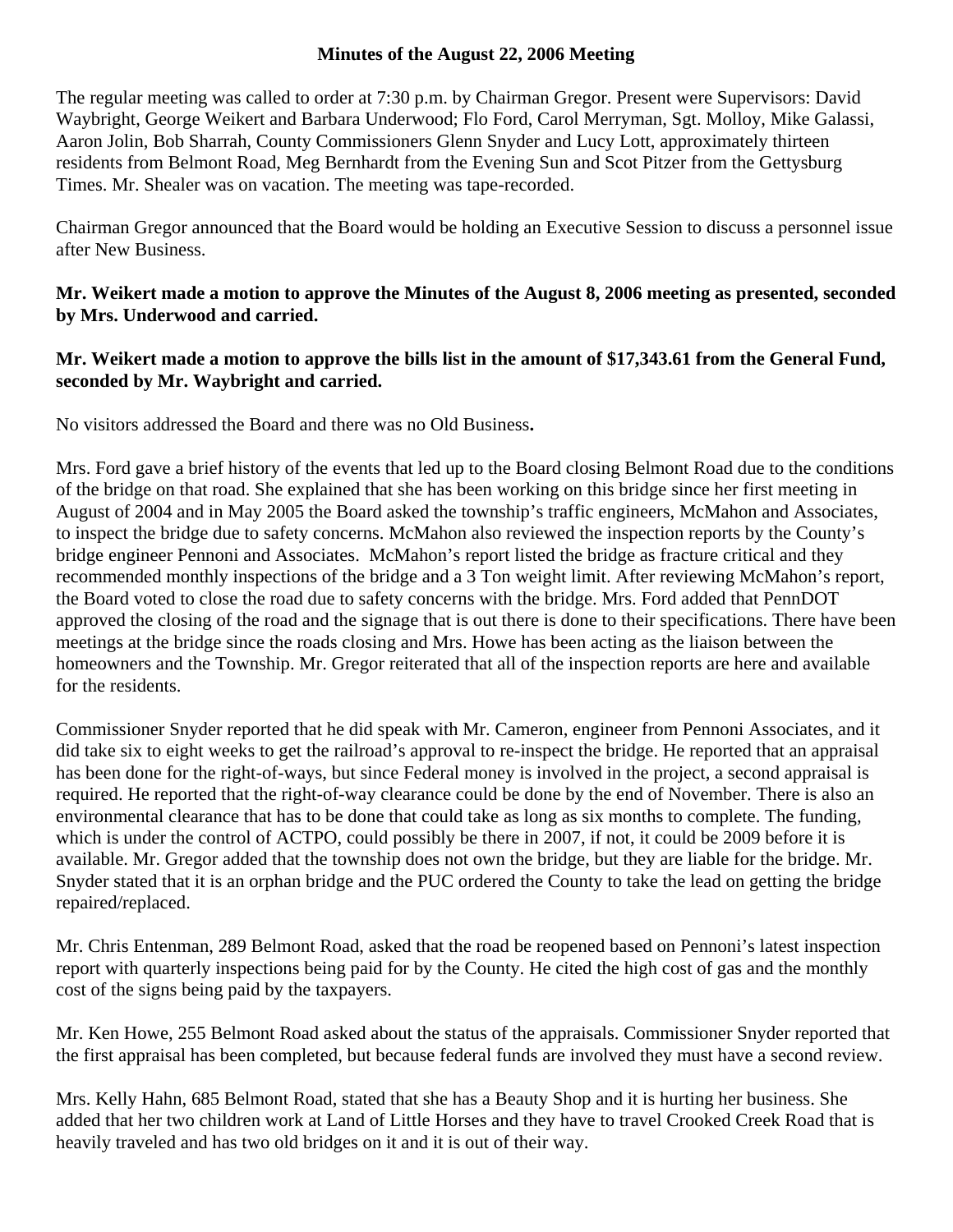Mr. Chris Entenman stated that he feels that if a driver takes an overweight vehicle over the bridge and the vehicle goes through the bridge, the liability is on the driver of the vehicle, not the township. Mr. Gregor stated that the township has asked the PUC and the County for a letter indicating that the bridge should be reopened, but the township has not received anything. He added that a decision to reopen the road will not be made tonight because Mr. Shealer, Superintendent of Roads, is not present, but a decision will be made at the next meeting.

Mrs. Ruth Storm asked about the status of the design to prevent water from running onto their property at 35 Belmont Road and stated that they would not sign anything without that. Commissioner Snyder stated that Mr. Cameron is designing concrete curb to prevent the water from going on their property and they will see that.

Mr. Bill Hemler, 36 Belmont Road, asked about the appraisal that he got in 2000 because the price of land has gone up. Commissioner Snyder stated that the appraisals were just finished at the beginning of the year and Mr. Hemler has not received the current appraisal yet.

The funding was discussed again and Mrs. Ford explained that she and Commissioner Lott are on ACTPO and they are aware of the project and it is on the TIP. She explained that projects are moved around based on how far along they are. She stated that PennDOT told her to talk to them once the right-of-ways have been secured. She also explained that the County will need to ask for an extension at the end of the year and the PUC told her that at that time the township should send a letter stating that they do not want to continue with another extension and the bridge needs to be repaired now. Mrs. Ford stated that she will forward a copy of the letter to the homeowners.

Mrs. Gail Fournier, 85 Belmont Road, stated that it does not sound like the bridge is going to be fixed in the near future and she asked if there was some way to get the bridge opened before that time. Mr. Gregor stated again that the Board will make a decision on that at their next meeting.

Mrs. Bonnie Keller, 669 Belmont Road, asked if the bridge is reopened isn't there some way to stop the heavy trucks from crossing the bridge? Mr. Gregor stated that a policeman would have to be there at the time the heavy vehicle crosses the bridge. She suggested something such as an arch to prevent the trucks from going over the bridge.

Mrs. Underwood asked where this project was on the TIP. Commissioner Lott reported that she was told that as soon as the right-of-ways are secured and the environmental study is complete they will find a way to get the project on the TIP and get the funding.

Mr. Weikert stated that he and Mr. Shealer were under the bridge in1996 and there was a crack in the abutment that has gone from ½" wide to 3" wide and the erosion under the abutment has gone from 6" to about 18" currently and the chance for a catastrophe is in the bridge abutment, but there are also other issues with the deck of the bridge. He stated that the wood is deteriorating because the blacktop does not allow the wood to breathe. He stated that there is a chance that a car could go through the deck as well. Mrs. Storm asked, if the bridge is in this bad of shape, why hasn't something been done about it before now?

Mr. Gregor stated that the weight limit has been lowered twice and the township has been working with previous administrations at the county. He reiterated that the Supervisors will make a decision on whether the road will be reopened at their next regular meeting. He added that all of the inspection reports are available.

The next item on the agenda is a Resolution for Final Plan Approval for Patriot's Choice, Phase II. The plan consists of 51 single family detached dwellings on 32.071 acres on Biglerville Road. Mrs. Ford reported that all of the conditions for final approval have been met and approval is recommended by the township's engineer. **Mr. Waybright made a motion to adopt Resolution 06-15 Final Plan Approval for Patriot's Choice, Phase II. The motion was seconded by Mr. Weikert and carried.**